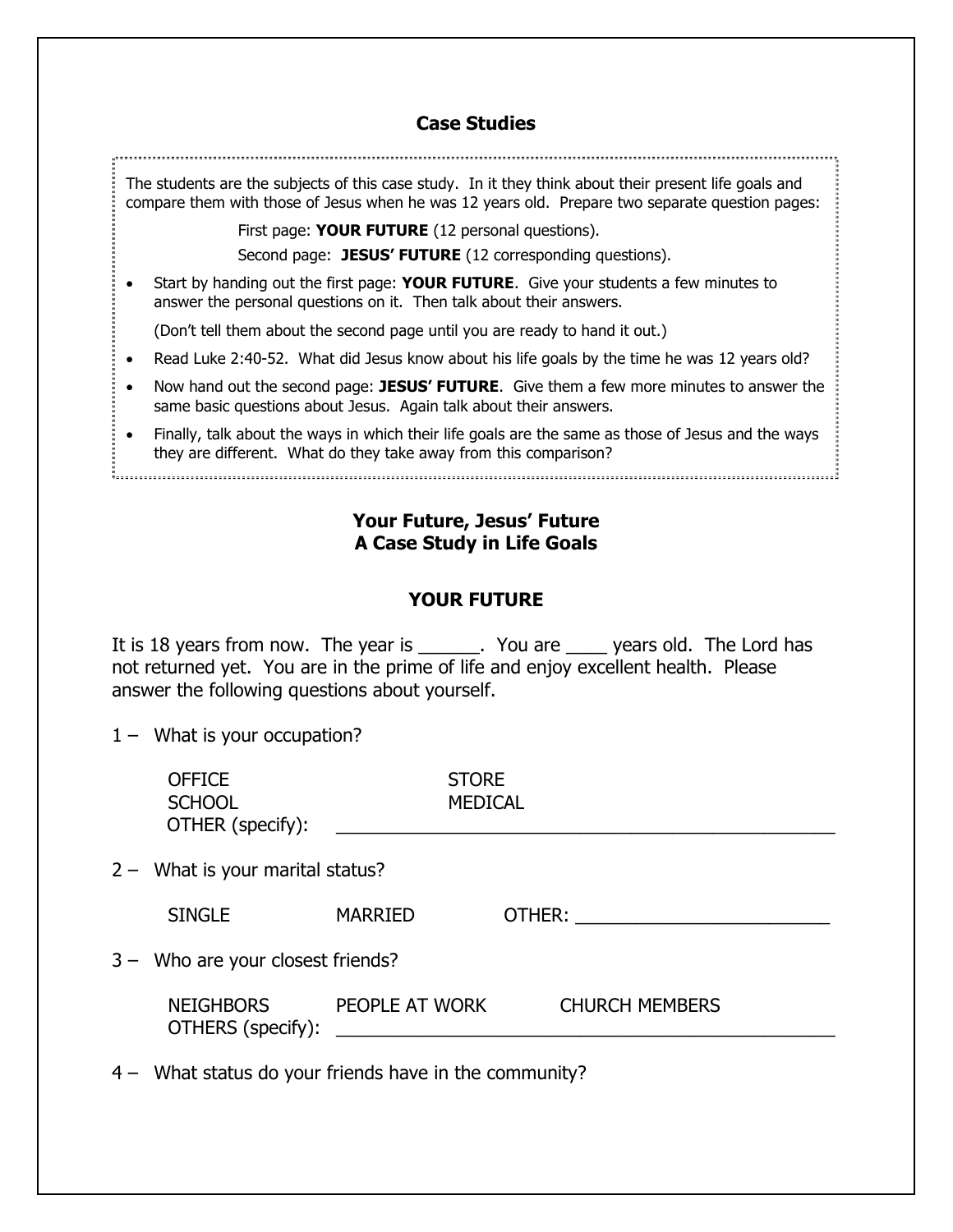ACTIVE & RESPECTED **INACTIVE & ACCEPTED**  PRACTICALLY UNKNOWN DISLIKED OTHER (specify): \_\_\_\_\_\_\_\_\_\_\_\_\_\_\_\_\_\_\_\_\_\_\_\_\_\_\_\_\_\_\_\_\_\_\_\_\_\_\_\_\_\_\_\_\_\_\_\_\_

5 – With whom do you spend most of your time?

FAMILY NEIGHBORS PEOPLE AT WORK CHURCH MEMBERS OTHERS (specify): \_\_\_\_\_\_\_\_\_\_\_\_\_\_\_\_\_\_\_\_\_\_\_\_\_\_\_\_\_\_\_\_\_\_\_\_\_\_\_\_\_\_\_\_\_\_\_\_\_

6 – What status do these people (Question 5) have in the community?

ACTIVE & RESPECTED INACTIVE & ACCEPTED PRACTICALLY UNKNOWN DISLIKED OTHER (specify): \_\_\_\_\_\_\_\_\_\_\_\_\_\_\_\_\_\_\_\_\_\_\_\_\_\_\_\_\_\_\_\_\_\_\_\_\_\_\_\_\_\_\_\_\_\_\_\_\_

7 – What do you like doing most?

JOB **HOBBIES** FAMILY ACTIVITIES (specify): \_\_\_\_\_\_\_\_\_\_\_\_\_\_\_\_\_\_\_\_\_\_\_\_\_\_\_\_\_\_\_\_\_\_\_\_\_\_\_\_ OTHER (specify): \_\_\_\_\_\_\_\_\_\_\_\_\_\_\_\_\_\_\_\_\_\_\_\_\_\_\_\_\_\_\_\_\_\_\_\_\_\_\_\_\_\_\_\_\_\_\_\_\_\_\_

8 – Who do you have the hardest time getting along with?

FAMILY MEMBERS **NEIGHBORS** FELLOW EMPLOYEES CHURCH MEMBERS  $\text{OTHER (specificity):}$   $\qquad \qquad \qquad$ 

9 – Why do you have difficulty getting along with them?

Specify: \_\_\_\_\_\_\_\_\_\_\_\_\_\_\_\_\_\_\_\_\_\_\_\_\_\_\_\_\_\_\_\_\_\_\_\_\_\_\_\_\_\_\_\_\_\_\_\_\_\_\_\_\_\_\_\_\_\_

10 – What are your prospects for a long and prosperous life?

| <b>VERY GOOD</b> | <b>CANT 1</b><br><b>TELL</b> |
|------------------|------------------------------|
| OTHER:           |                              |

11 – What is the likelihood that the above things will come true (assuming that God continues to bless you with good health for another 18 years)?

VERY LIKELY SOMEWHAT LIKELY UNLIKELY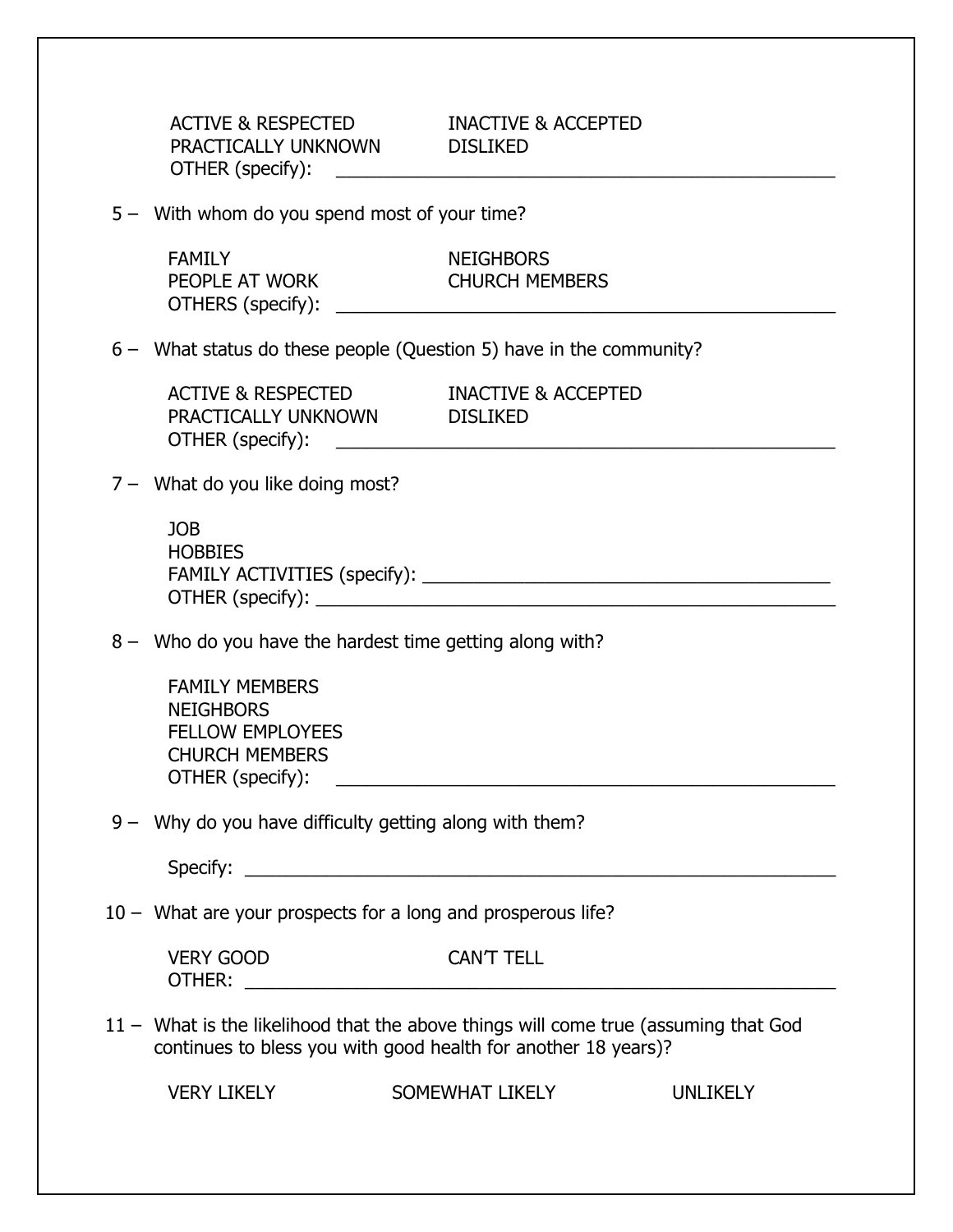COMMENT (if desired): \_\_\_\_\_\_\_\_\_\_\_\_\_\_\_\_\_\_\_\_\_\_\_\_\_\_\_\_\_\_\_\_\_\_\_\_\_\_\_\_\_\_\_\_\_

12 – What are you doing right now to prepare yourself for your future?

| MUCH (specify):     |  |
|---------------------|--|
| A LITTLE (specify): |  |
| DON'T KNOW          |  |

## **JESUS' FUTURE**

Now imagine that you are Jesus at the age of 12. In 18 years you will begin your public ministry, and you already know it. Please answer the same questions as if you were Jesus thinking about what he will be doing when he is 30 years old.

1 – What is your daily occupation?

| <b>OFFICE</b><br><b>SCHOOL</b>                                         |  | <b>STORE</b><br>MEDICAL |                                         |  |
|------------------------------------------------------------------------|--|-------------------------|-----------------------------------------|--|
| $2 -$ What is your marital status?                                     |  |                         |                                         |  |
| SINGLE MARRIED                                                         |  |                         |                                         |  |
| $3 -$ Who are your friends?                                            |  |                         |                                         |  |
|                                                                        |  |                         | NEIGHBORS PEOPLE AT WORK CHURCH MEMBERS |  |
| 4 - What status do your friends have in the community?                 |  |                         |                                         |  |
| ACTIVE & RESPECTED INACTIVE & ACCEPTED<br>PRACTICALLY UNKNOWN DISLIKED |  |                         |                                         |  |
| 5 - With whom do you spend most of your time?                          |  |                         |                                         |  |
|                                                                        |  |                         |                                         |  |
| 6 - What status do these people (Question 5) have in the community?    |  |                         |                                         |  |
| <b>ACTIVE &amp; RESPECTED</b>                                          |  |                         | <b>INACTIVE &amp; ACCEPTED</b>          |  |